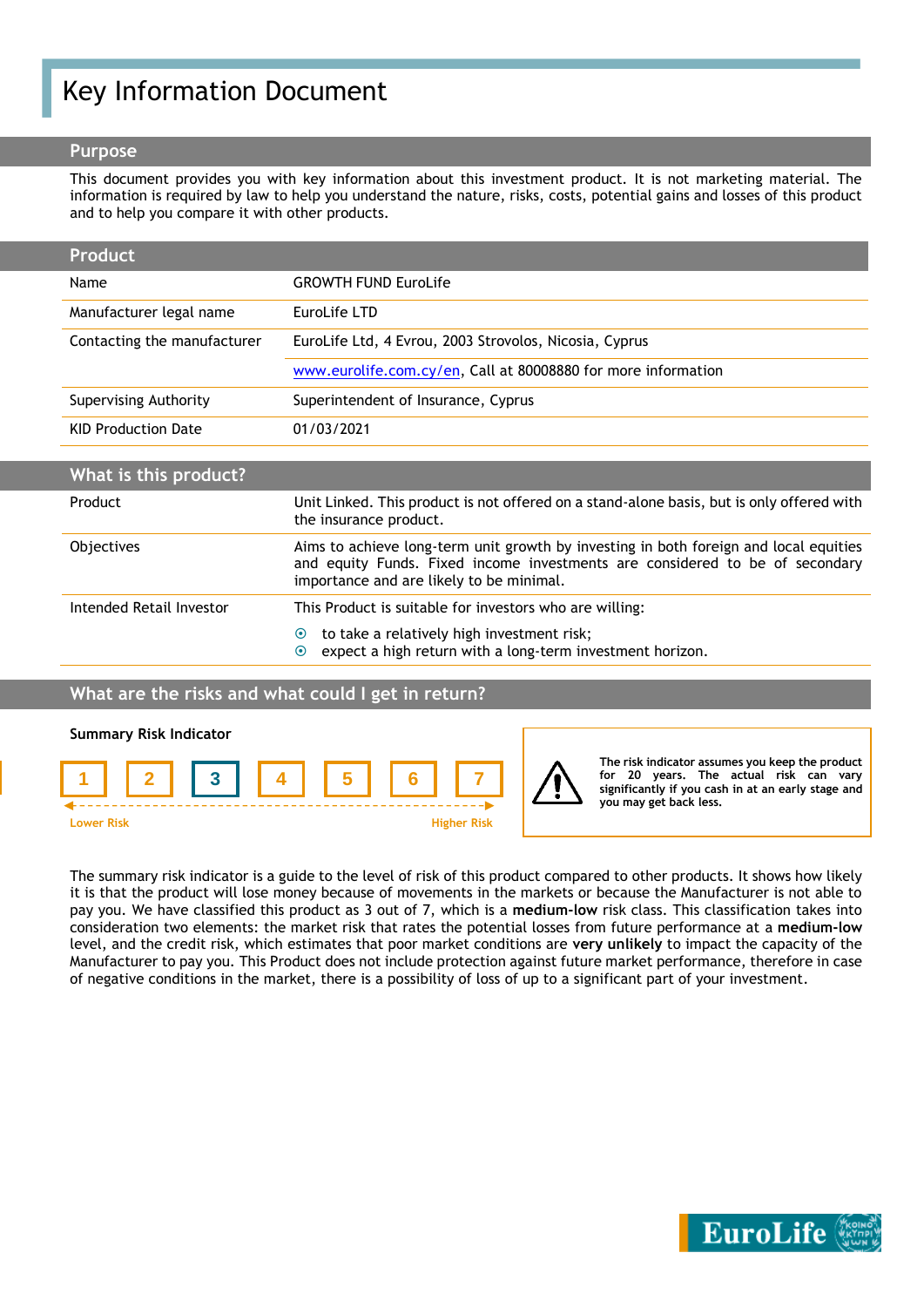#### **Performance Scenarios**

**Market developments in the future cannot be accurately predicted. The scenarios shown are only an indication of some of the possible outcomes based on recent returns. Actual returns could be lower.**

#### **Investment Amount EURO (€) 1,000**

| <b>Scenarios</b>                 |                                     | 1 year           | 10 years          | 20 years<br>(Recommended holding<br>period) |
|----------------------------------|-------------------------------------|------------------|-------------------|---------------------------------------------|
| <b>Stress</b><br><b>Scenario</b> | What you might get back after costs | <b>EUR 389</b>   | <b>EUR 7,175</b>  | <b>EUR 12,984</b>                           |
|                                  | Average return each year            | $-61.12%$        | $-6.14%$          | $-4.33%$                                    |
| Unfavourable<br><b>Scenario</b>  | What you might get back after costs | <b>EUR 862</b>   | <b>EUR 9,790</b>  | <b>EUR 22,125</b>                           |
|                                  | Average return each year            | $-13.75%$        | $-0.39%$          | 0.95%                                       |
| Moderate<br><b>Scenario</b>      | What you might get back after costs | <b>EUR 988</b>   | <b>EUR 11,514</b> | <b>EUR 27,642</b>                           |
|                                  | Average return each year            | $-1.18%$         | 2.55%             | 2.99%                                       |
| Favourable<br><b>Scenario</b>    | What you might get back after costs | <b>EUR 1,117</b> | EUR 13,697        | <b>EUR 35,303</b>                           |
|                                  | Average return each year            | 11.66%           | 5.65%             | 5.14%                                       |
|                                  |                                     |                  |                   |                                             |

This table shows the money you could get back over the next **20** years, under different scenarios, if you invest annually **EUR 1,000**. The scenarios shown illustrate how your investment could perform. You can compare them with the scenarios of other Products. The scenarios presented are an estimate of future performance based on evidence from the past on how the value of this investment varies, and are not an exact indicator. What you get will vary depending on how the market performs and how long you keep the Product. The stress scenario shows what you might get back in extreme market circumstances, and it does not consider the situation where we are not able to pay you.

The figures shown include all the costs of the Product itself. The figures do not take into account your personal tax situation, which may also affect how much you get back.

# **What happens if EuroLife LTD is unable to pay out?**

It should be noted that this Product is not covered by any compensation or guarantee scheme and therefore losses could result to your investment.

# **What are the Costs?**

The Reduction in Yield (RIY) shows what impact the total costs you pay will have on the performance you might get. The total costs take into account the one-off, ongoing and incidental costs.

The amounts shown here are the cumulative costs of the product itself, for three different holding periods. They include potential early exit penalties. The figures assume you invest annually EUR 1,000. The figures are estimates and may change in the future.

#### **Costs over time**

The person selling you or advising you about this product may charge you other costs. If so, this person will provide you with information about these costs, and show you the impact that all costs will have on your investment over time.

#### **Investment Amount EURO (€) 1,000**

|                                    | If you cash in after 1 year | If you cash in after 10 years | If you cash in at the end of<br>the recommended holding<br>period |
|------------------------------------|-----------------------------|-------------------------------|-------------------------------------------------------------------|
| <b>Total Costs</b>                 | <b>EUR 66</b>               | <b>EUR 1,559</b>              | <b>EUR 6,264</b>                                                  |
| Impact on return (RIY)<br>per year | 6.61%                       | 2.27%                         | 1.81%                                                             |